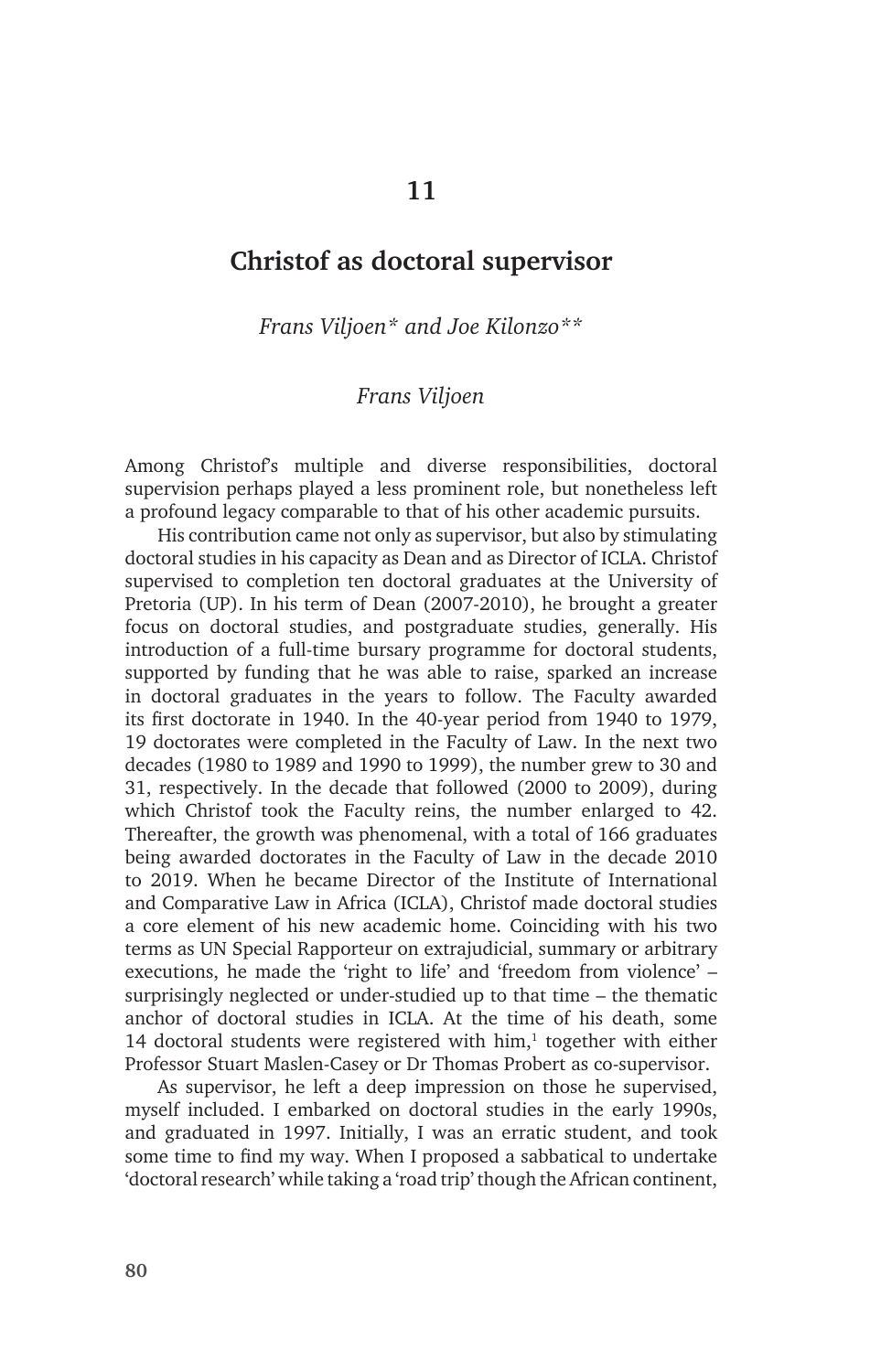Christof was my most enthusiastic backer. His interest in Africa and belief in its potential was boundless. At the time when I started working in earnest on writing up my thesis, I was taken aback and overawed by his perseverance, generosity, his work ethic and patience. Towards the end of the doctoral route, every few weeks I would hand-delivered a chapter, and he would, without fail, return it within days, with the most meticulous and insightful comments and insights. He seemed so at ease and in mastery of the process, I thanked my lucky starts to have such an accomplished and seasoned supervisor. It was only later that I realised I was Christof's first doctoral candidate.

The academic writer I am remains indebted to Christof's influence as supervisor. He inscribed in me a lasting sensitivity for clear, logical and coherent structuring, and the need to make that visible to the reader. His enthusiasm carried me along, and I treasure his shared joy at the emergence of every new worthwhile insight from the doctoral project. Combing through the 'acknowledgements' contained in the theses of the other nine graduates, a number of themes recur. Despite his busy schedule, Christof made time for this important academic task. He was exemplary in the speed and thoroughness of his comments. His engagement with the text, mostly during late night hours, was meticulous, ranging from suggestions about additional source references, substantive disagreements, and suggestions to clarify the structure, to detailed linguistic and stylistic guidance. For all, his vast knowledge and experience served them very well in their doctoral process. For many, Christof also opened their eyes to the importance of bringing academic rigour and creativity to bear on academic research.

Christof understood that his role as supervisor did not end on graduation day. He remained my academic cheerleader and guide, seeking opportunities and opening doors. For most of the supervisees, doctoral studies under Christof similarly opened doors, presented opportunities such as internships, visits, participation in high-level events, and access to financial support.

It is an important part of his legacy that seven of Christof's doctoral students today hold academic positions, mostly at universities in south Africa, but also beyond. Henk Botha ('The legitimacy of law and the politics of legitimacy: Beyond a constitutional culture of justification', who graduated in 1998) is professor of law at Stellenbosch University's Faculty of Law. Wessel le Roux ('Die estetiese Republiek: Kuns, reg en post-liberale politiek in Nietzsche, Arendt en Lyotard' (The aesthetic Republic: Art, law and post-liberal politics in Nietzsche, Arendt and Lyotard, 2002) is professor of law at the Faculty of Law, University of the Western Cape. Frans Viljoen ('The realisation of human rights in Africa through inter-governmental institutions', 1997) and Magnus Killander ('The role of the African Peer Review Mechanism in inducing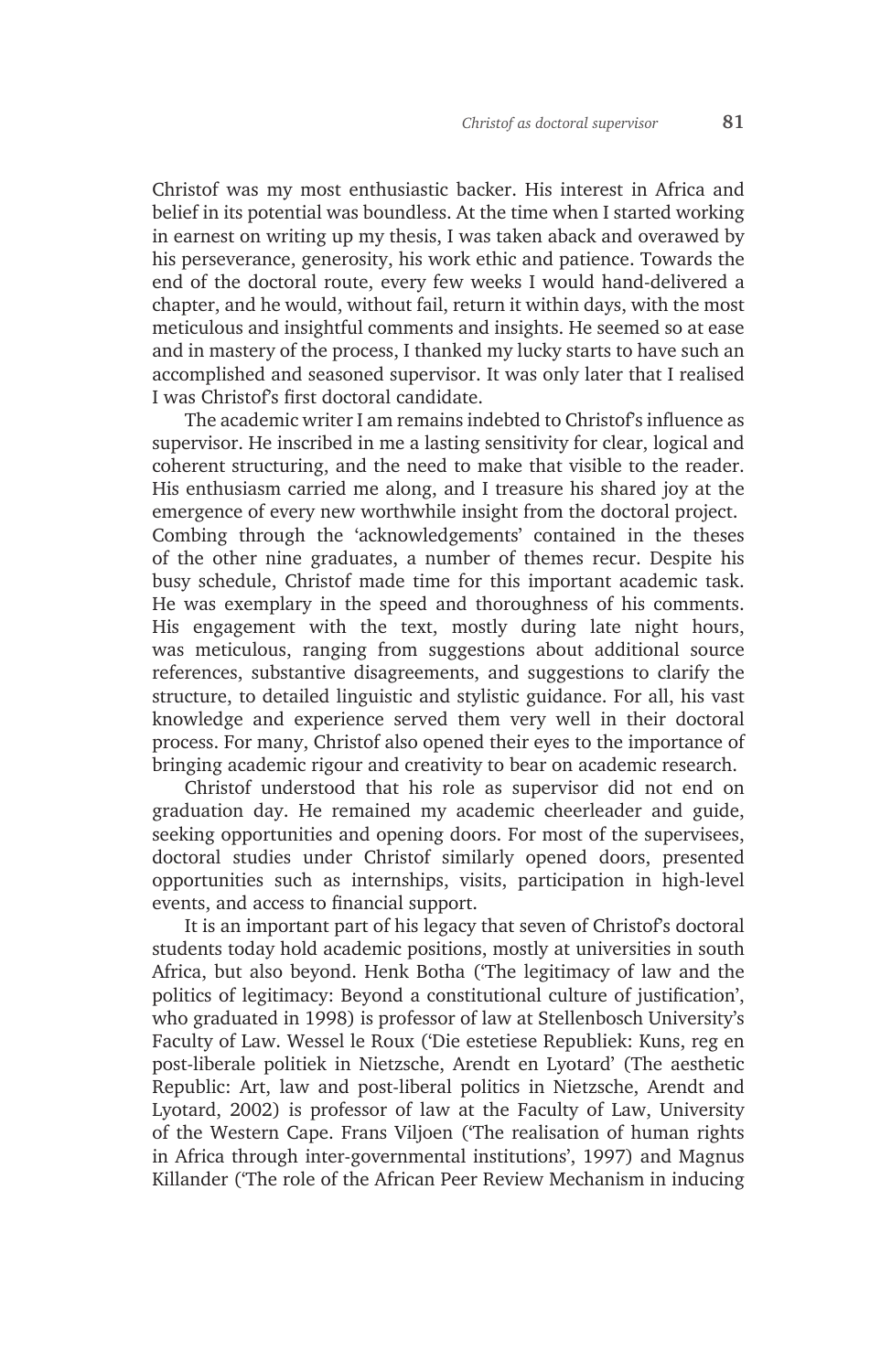compliance with human rights', 2009) are professors in the Centre for Human Rights, Faculty of Law of the UP, and Bernard Bekink ('The restructuring of local government under the Constitution of the Republic of South Africa', 2006 ) and Willem Gravett ('To save succeeding generations from the scourge of war: Jan Christian Smuts (1870-1950) and the Genesis of International Organisation and Human Right', 2015) are professors in the Department of Public and Procedural Law, respectively, also at UP. Thompson Chengeta ('The challenges of increased autonomy in weapon systems: In search of an appropriate legal solution', 2015) in 2021 took up a teaching position at Liverpool John Moores University.

Even if the other three did not pursue academic careers, they too made a singular impact. The last graduate Christof supervised, Mumba Malila ('The place of individual's duties in international human rights law: Perspectives from the African human rights system', 2017), was – some time after Christof's death – appointed as Chief Justice of Zambia. The other two graduates are Waruguru Kaguongo (Kenya, 'Available resources and the realization of economic and social rights, with special reference to national budgets', 2010) (co-supervisor) and Alabo Ozubide (Nigeria, 'Extraterritorial use of force against non-state actors and the transformation of the law of self-defence', 2017) (cosupervisor).

As in many other domains, Christof saw the wisdom of collaboration in the form of co-supervision and co-authorship. Among the co-supervisors with whom he worked are: Profs George Barrie (for Bekink's thesis), Danie Brand (for Kaguongo's thesis), Benyam Mezmur (for Malila's thesis), Hennie Strydom (for Ozubide's thesis), and myself (for Le Roux's thesis). Professor Stuart Maslen-Casey and Dr Thomas Probert, who were co-supervisor for ICLA students, are two very knowledgeable and reliable co-supervisors. They also participated in other aspects of ICLA's work. Christof also published with doctoral students/graduates, both on themes arising from their theses, and more broadly. He worked closely with me and edited and re-edited one of the first close analyses of the actual performance of the African Commission on Human and Peoples' Rights, $2$  in the second edition of the voluminous and ground-breaking *Law in Africa* series. Christof co-published numerous contributions with Magnus Killander, who remained one of Christof's closest academic collaborator for many years subsequent to completing his doctoral studies.<sup>3</sup> Christof co-published a seminal overview of constitutional human rights law in Africa, together with Waruguru Kaguango.4 Based on their shared passion to understand the paradoxes of Jan Smuts' life, Christof and Willem Gravett co-published a notable article on Smuts and the UN Charter.<sup>5</sup> While undertaking doctoral studies, Thompson Chengeta participated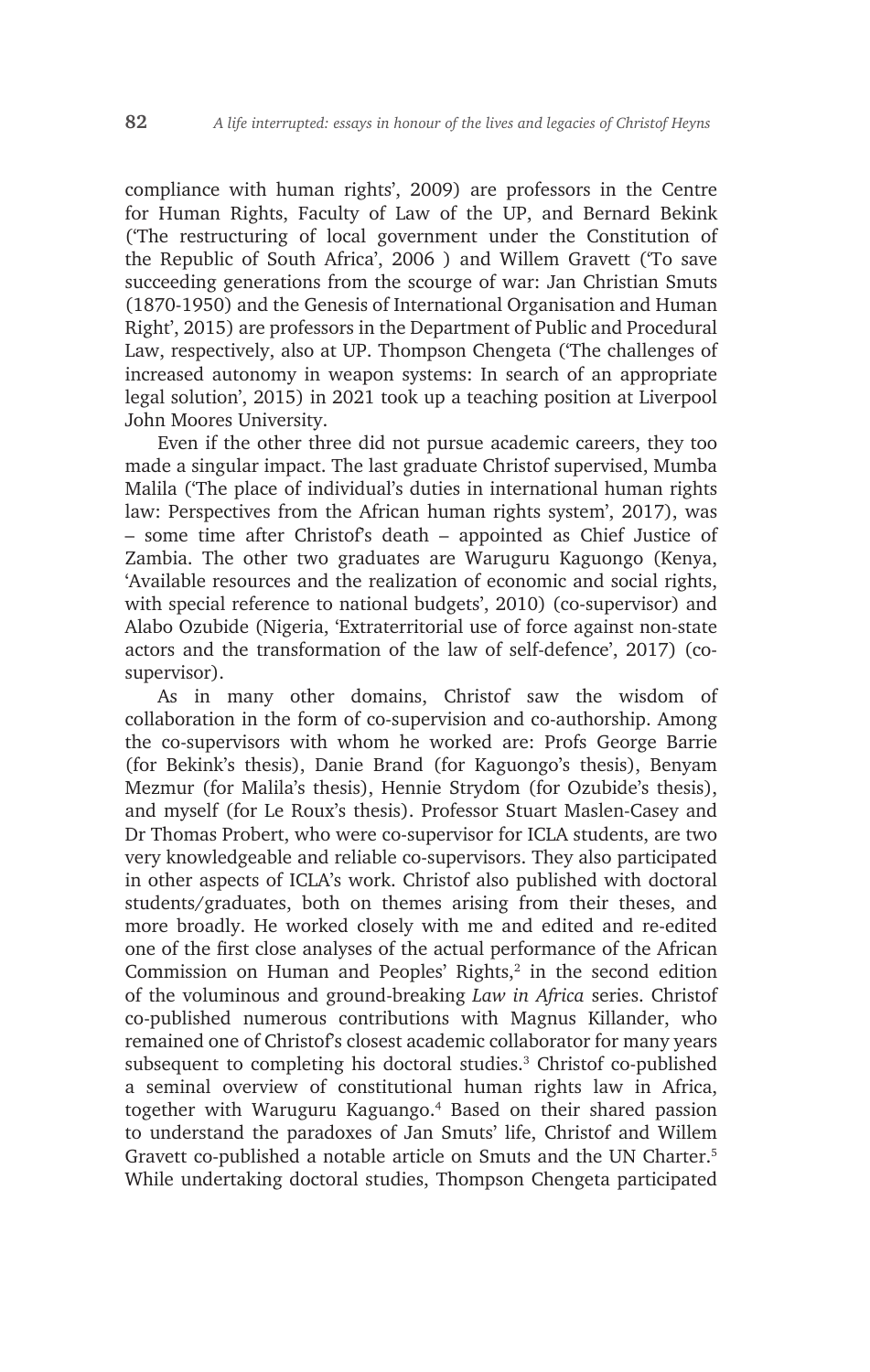in research, meetings and consultations related to Christof's mandate, making him a logical co-author of some of Christof's seminal academic publications 6

## *Joe Kilonzo*

To some of the doctoral candidates at ICLA, before meeting Prof Heyns he always seemed larger than life. We were therefore constantly and pleasantly stunned by the attention and kindness of heart that guided our relationship. He was available to assist us at every stage of our research and writing, from the formulation of our research topics, to settling on the right methodology, discussion our progress, and presenting our findings.

Prof was a very calm, kind, and generous supervisor. He was very supportive, both academically and administratively. His style of supervision was unique, admirable, and inspiring because he would give one space to explore and explain ideas, without imposing his own, despite being a towering intellectual presence. This style and approach to supervision provided us a chance to be creative in our studies. It was so humbling to note that when Prof Heyns listened to you or read your draft, he was willing to be exposed to and benefit from new perspectives whenever there were any, notwithstanding his established academic stature.

By allowing us to explore and explain our ideas, he was encouraging us to find our voice as we undertook our studies. At the same time, he posed very thorough and careful intellectual challenge and providing formal guidance. He thus struck a neat balance between us students being the central writers of our theses, and him being a primary guide on the structure of our theses. His approach fostered a culture of inquiry which encourages creation and interpretation of knowledge through conceptualisation, interrogation, and answering relevant research question, thereby making substantive and original contribution in different areas of academic focus.

In addition, through supervisor-initiated reading group which we have had during our doctoral summits, Prof Heyns provoked us to develop skills in critical and independent thinking. Together with our co-supervisors, he encouraged us to share ideas among ourselves and with others within and beyond academic circles. Also, through supervisor-initiated reading groups Prof Heyns, Maslen and Dr Probert supported us to learn 'reading like a writer' practices that would be useful to unpacking various practices of scholarship.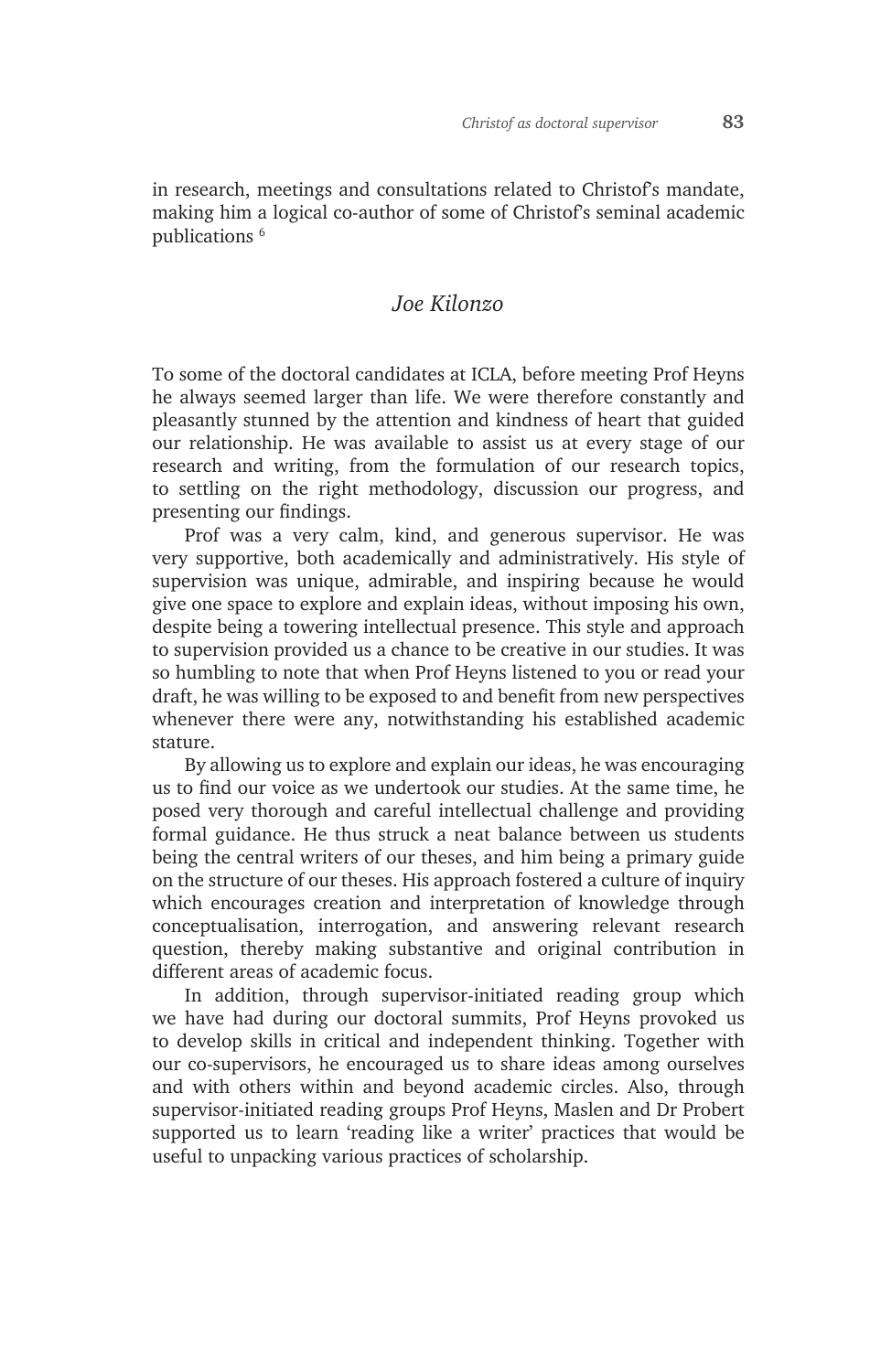Moreover, Prof Heyns was a visionary leader gifted with enormous wisdom and a love of humanity that shone through how he treated us as his students. As a supervisor, you felt taller after speaking to him because he was always positive and saw potential in all of us. Even to those of us who became his supervisees a couple of months before his passing, he was very reassuring, and we always felt safe and took comfort in the fact that he was going to walk us on our doctoral journey. He made us believe in the possibility of the journey.

Importantly, Prof Heyns did not pay lip service to ideas and language of human rights, he walked the talk. As stated by one of us, Dagnachew Wakene:

When the inaugural class of LLD in Freedom From Violence (FFV) Programme, which is among Prof Heyn's countless milestone initiatives to the noble cause of human rights, kicked off in February 2018, I was the only student with physical disability. What I recall to this very day, and as long as I live, is the inclusive, non-judgemental, welcoming and genuinely encouraging ambiance of Professor Heyns. "We know you will do a sterling job" was one of his first remarks to me – remarks that meant so much coming from the towering figure of global human rights academia, Prof Christof Heyns, in an academic world evidently prejudicial to emerging scholars with disabilities.

Prof Heyns was a beacon of academic excellence and a human rights activist whose thinking and actions were far ahead of the current state of the world. Words cannot express how he shaped our thinking about the world we live in and how we view our agency in it. Largely, his thought leadership in the African human rights system influenced most of our research projects in certain ways. While discussing international human rights norms, we take a great deal of time and space to examine the African human rights system.

Prof as a supervisor was a like a father. In addition to teaching, correcting, sharing ideas, and listening, he looked out for our interests – beyond completing our theses. He wanted us to excel in our careers and make an impact. He noted our different potentials, pointed out opportunities and encouraged us to take bold steps and make the most of any opportunities that may come our way. Some of the opportunities came in the form of publishing, presentations during seminars and conferences, arranging sessions where we would present our workin-progress, internships with human rights organisations, fellowships, and involvement in some of the engagements he had within the UN and African human rights systems. These opportunities came in handy considering that doctoral students often experience a degree of isolation both academically and socially.

Evidently, Prof Heyns offered us technical support, wider intellectual support, administrative support, and the personal support required to